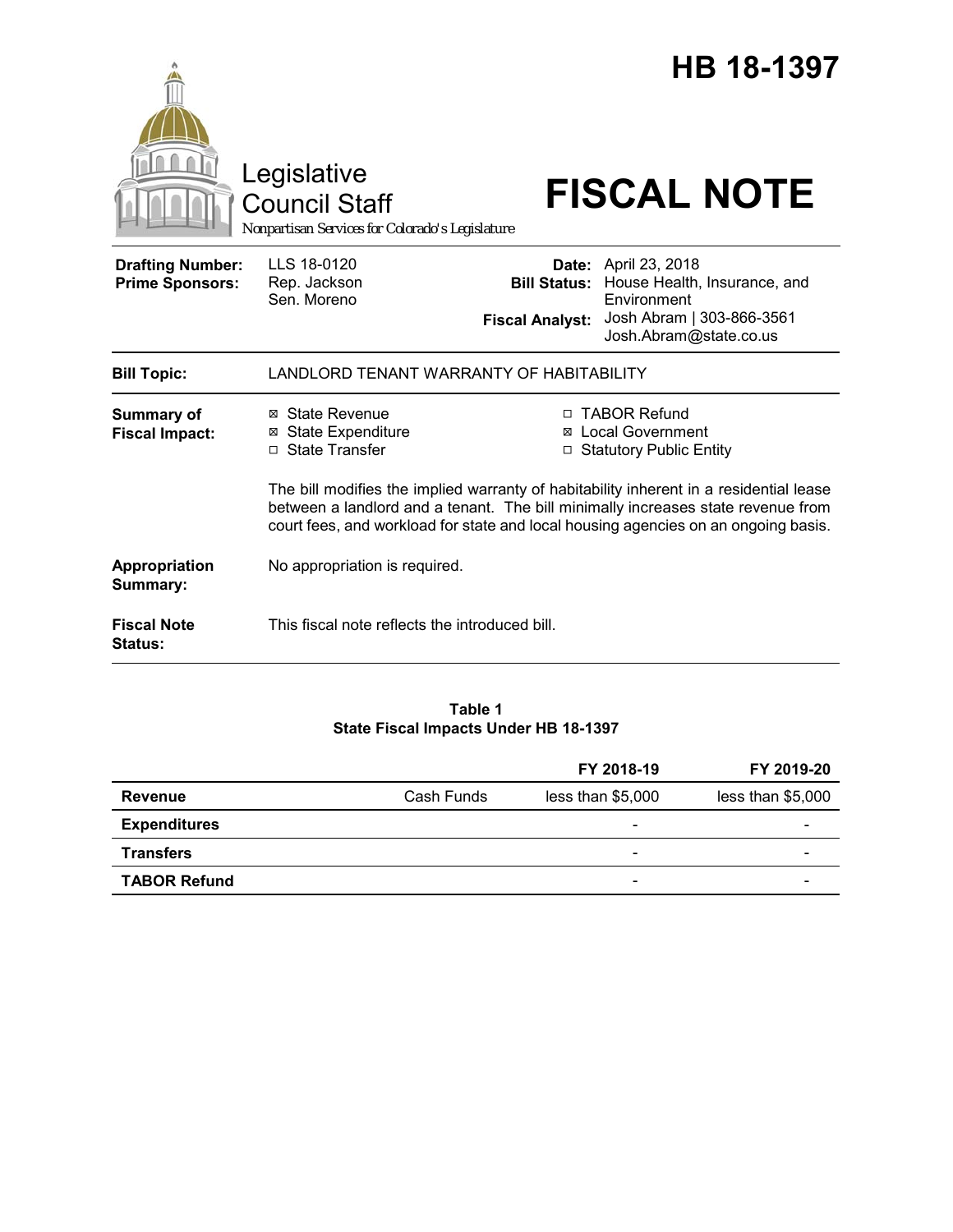April 23, 2018

# **Summary of Legislation**

Under current law, a landlord is deemed to warrant that a residential property is fit for human habitation as part of every rental agreement between a landlord and a tenant. This is referred to as a warranty of habitability. This bill:

- modifies the conditions for a breach of the warranty, the method for notifying a landlord of problems with the premises, and time lines for the landlord to address defective conditions;
- under certain circumstances, allows a tenant to deduct from subsequent rent payments the cost to repair defective conditions caused by a breach of the warranty of habitability;
- permits a county court, including a small claims court, to provide injunctive relief for a breach of the warranty of habitability, and repeals the current law requirement that a tenant notify a local government prior to seeking an injunction; and
- modifies the current law prohibition on retaliation for a tenant's alleging a breach to specify damages and remove presumptions.

### **State Revenue**

The bill permits a tenant to seek a civil ruling in county courts in the Judicial Department and will generate state cash fund revenue from filing fees, currently about \$97 per case filed in county court and about \$225 per case filed in district court. Total new revenue in any fiscal year is anticipated to be less than \$5,000.

# **TABOR Impact**

This bill increases state revenue from fees, which will increase the amount of money required to be refunded under TABOR for FY 2018-19 and FY 2019-20. A TABOR refund obligation is not expected for the current FY 2017-18.

Since the bill increases the TABOR refund obligation without a corresponding change in General Fund revenue, the amount of money available in the General Fund for the budget will decrease by an identical amount. State revenue subject to TABOR is not estimated for years beyond FY 2019-20.

### **State Expenditures**

The Division of Housing in the Department of Local Affairs provides rental assistance statewide through local housing authorities and non-profit service organizations. The bill will minimally increase workload in the division to update information sources and provide guidance concerning the law to clients and partner service agencies. This effort does not require additional appropriations.